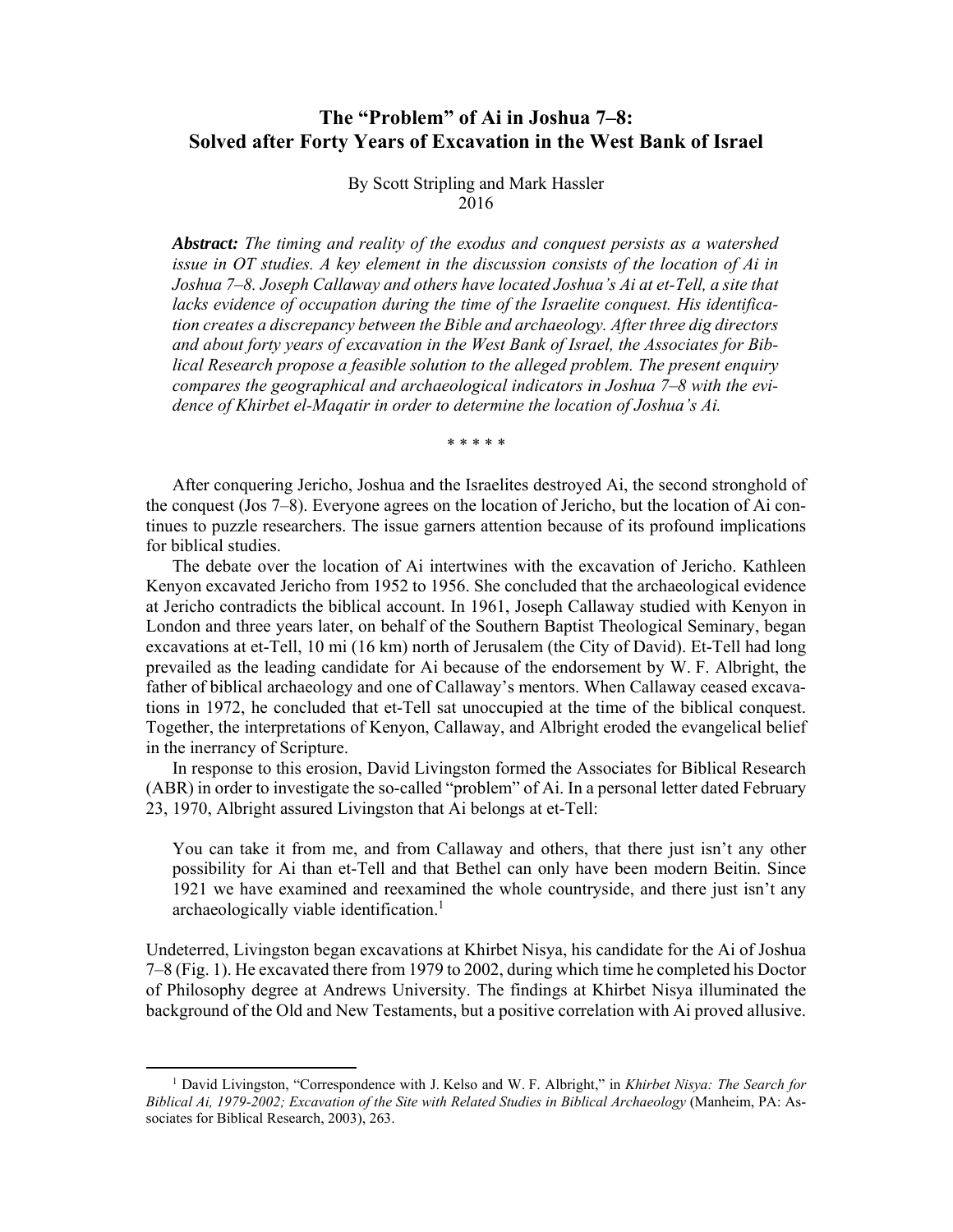In 1994, ABR colleague Bryant Wood identified Khirbet el-Maqatir as another candidate for Ai, and the following year he launched excavations at the new site, 0.6 mi (1 km) west of et-Tell, and 10 mi (16 km) north of Jerusalem. Excavations continued at Khirbet el-Maqatir through 2016, with the final three years under the direction of Scott Stripling. Thus, from Livingston to Wood to Stripling, ABR has conducted excavations in search of Ai for nearly 40 years, 37 to be precise.



Fig. 1. Khirbet Nysia excavations. Directed by David Livingston (*left*).

Various lines of reasoning allow for the possibility that the fortress of Ai in Joshua's day stood at Khirbet el-Maqatir. For one, local tradition in the 1800s equated the sites.<sup>2</sup> Moreover, a Byzantine Era monastery once graced the locale. The placement of the monastery seems deliberate in that monasteries often memorialized biblical events. Unfortunately the excavation did not yield any mosaics or other clues as to what the monastery may have memorialized. Regardless, the geographical and archaeological indicators in Joshua 7–8 correspond to the evidence unearthed at Khirbet el-Maqatir. This study summarizes the correspondences and proposes a viable solution to the "problem" of Ai.

#### **Geographical Indicators for the Site**

The book of Joshua provides specific geographical indicators for the location of Ai. The geographical indicators appear as follows:

## *Strategic Location*

When Joshua entered Cisjordan, he set into motion a brilliant military strategy: divide and conquer. The decision of where to divide the land was not arbitrary. It appears that he divided the land at a logical and strategic location—the Wadi el-Gayah, a west-east drainage, 10 mi (16 km) north of Jerusalem. The wadi formed a natural and political boundary between the southern territory governed by the city-state of Jerusalem and the central territory governed by the city-state of Shechem.<sup>3</sup> Even after the conquest, the wadi functioned as the border between Benjamin and Ephraim (Jos 18:12–13). As Wood suggests, the military outpost there, visible from Jerusalem, guarded the northern border for the league of Amorites in the south (cf. 7:7; 10:1–6). On the north side of the wadi, just 1 mi (1.5 km) away, stood a fortress at Beitin,

<sup>2</sup> Edward Robinson and Eli Smith, *Biblical Researches in Palestine and the Adjacent Regions: A Journal of Travels in the Years 1838 and 1852*, 3rd ed., vol. 1 (London: Murray, 1867), 448; E. Sellin, "Mittheilungen von meiner Palästinareise 1899," *Mittheilungen und Nachrichten des Deutschen Palaestina-Vereins* 6 (1900): 1; Bryant G. Wood, "From Ramesses to Shiloh: Archaeological Discoveries Bearing on the Exodus–Judges Period," in *Giving the Sense: Understanding and Using Old Testament Historical Texts*, ed. David M. Howard Jr. and Michael A. Grisanti (Grand Rapids: Kregel, 2003), 266. 3

Bryant G. Wood, "The Search for Joshua's Ai," in *Critical Issues in Early Israelite History*, ed. Richard S. Hess, Gerald A. Klingbeil, and Paul J. Ray Jr. (Winona Lake, IN: Eisenbrauns, 2008), 237–38.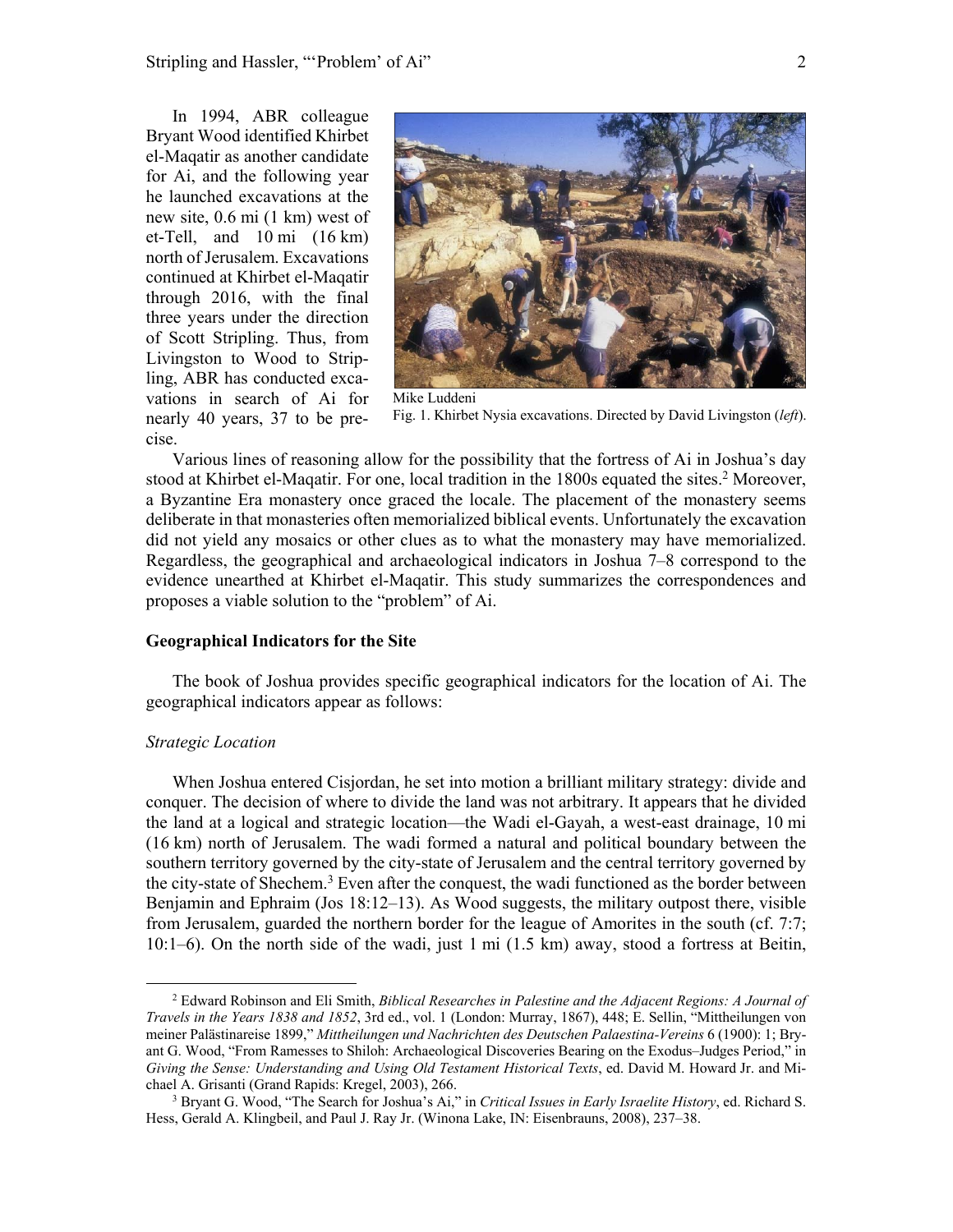probably the southern border fortress for the Shechem league, says Wood. Khirbet el-Maqatir and et-Tell both sit near the southern embankment of the Wadi el-Gayeh.

#### *Near Beth Aven*

Joshua locates Ai "near [*'im*] Beth Aven" (Jos 7:2). The preposition *'im* designates general proximity, whereas the synonym *'ēt* ("near") signals immediate proximity. The most suitable locale for Beth Aven is Beitin, $4$  a site often identified as Bethel. Khirbet el-Maqatir sits 1 mi (1.5 km) southeast of Beitin (Fig. 2). Scholars who place Bethel at Beitin and Ai at et-



Tell have yet to propose a feasible location for Beth Aven. A feasible location must yield evidence of habitation at the time of the conquest.

#### *Near and East of Bethel*

The list of conquered rulers in Joshua 12 places Ai "near Bethel" (v. 9). The men of Bethel aided the men of Ai in their pursuit of the Israelites, a fact that confirms the proximity of the sites  $(8:17)$ . Livingston and others situate Bethel at El Bireh rather than the usual site of Beitin.<sup>5</sup> A distance of 2.2 mi (3.5 km) separates Khirbet el-Maqatir and El Bireh.

The Bethel equals Beitin formula has its drawbacks, two of which shall receive brief mention. First, the equation of Bethel and Beitin contradicts the idea that the fortress at Bethel served the Shechem alliance. If Bethel constituted El Bireh, no contradiction exists because El Bireh lies south of the Wadi el-Gayeh, positioning it with the southern alliance. Second, the equation contradicts the work of Eusebius. As Rupert Chapman points out, "Eusebius' statement that Gibeon was four miles west of Bethel is wholly incompatible with the currently accepted identification of Bethel with Beitin."6

The fortress of Ai stood "east of Bethel" (Jos 7:2). The leading candidates for Ai, Khirbet el-Maqatir and et-Tell, both lie east of the leading candidates for Bethel, El Bireh and Beitin.

#### *Near and East of an Ambush Site*

Prior to the battle, Joshua positioned his troops at an ambush site "not … very far from the fortress" (Jos 8:4). In 2014, three members of the ABR excavation team ran from the Wadi Sheban to Khirbet el-Maqatir in only five minutes, while carrying backpacks.

The ambush site rested "behind" or "west" (*'ahar*) of the fortress (vv. 2, 4, 14), that is, "between Bethel and Ai, west of Ai" (vv. 9, 12). The Wadi Sheban runs between El Bireh and Khirbet el-Maqatir. This deep ravine could easily conceal numerous troops from watchers at Khirbet el-Maqatir or El Bireh. Figure 3 shows the geographical relationship of the sites, with El Bireh positioned to the right of the photo. Et-Tell, however, lacks an ambush site on the

 4 Wood, "Joshua's Ai," 228.

<sup>&</sup>lt;sup>5</sup> Livingston, *Khirbet Nisya*, 177; Wood, "Joshua's Ai," 221.<br><sup>6</sup> Rupert L. Chapman III. "Appotated Index to Eusebius' *One* 

Rupert L. Chapman III, "Annotated Index to Eusebius' *Onomasticon*," in *The Onomasticon by Eusebius of Caesarea: Palestine in the Fourth Century A.D.*, trans. G. S. P. Freeman-Grenville, indexed by Rupert L. Chapman III, ed. Joan E. Taylor (Jerusalem: Carta, 2003), 131.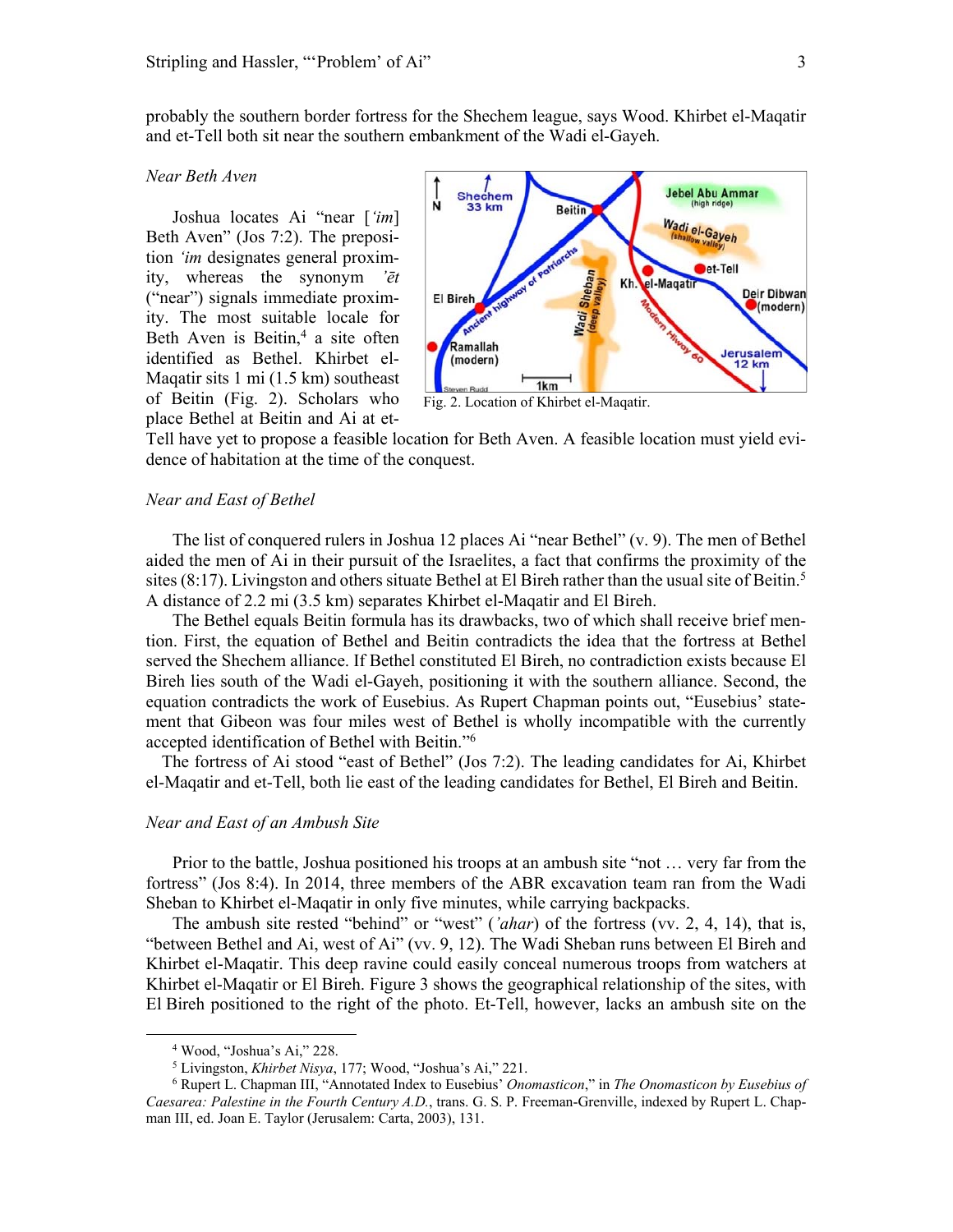

west. Israelite troops could have hidden behind the hill to the northwest, but the allies of Ai at Bethel (Beitin in this model) could have spotted them easily and blown their cover.

Todd Bolen, BiblePlaces.com Fig. 3. Wadi Shaban  $\langle \hat{ } \rangle$ ), El Bireh  $\langle \hat{ } \rangle$ ), Khirbet el-Maqatir  $\langle \hat{ } \rangle$ ).

# *South of a Valley and Ridge*

Joshua stationed soldiers "north of Ai" (Jos 8:11). And the very next statement explains, "There was a valley between him and Ai." Khirbet el-Maqatir sits near the southern slope of a west-east valley, the Wadi el-Gayeh. If the commander of Ai could see Joshua and his men in the valley, as verse 14 might imply, then the valley lacked depth. The bottom of Wadi el-Gayeh is readily visible from Khirbet el-Maqatir.

The presence of a valley infers the existence of a ridge. Approximately 0.9 mi (1.4 km) north of Khirbet el-Maqatir, beyond the Wadi el-Gayeh, stands Jabel Abu Ammar, the highest elevation in the area. It provides excellent visibility and a west-east ridgeline.

The geography and topography of Khirbet el-Maqatir meets the criteria revealed in Joshua 7–8. The discussion now shifts to the archaeological indicators.

### **Archaeological Indictors for the Site**

Just as the book of Joshua reveals geographical indicators for the location of Ai, it also sets forth archaeological indicators. For a site such as Khirbet el-Maqatir to constitute Joshua's Ai, it must have the following archaeological indicators.

#### *Inhabited during the Conquest*

When the Israelites ascended into the central hill country, they encountered the inhabitants of Ai (Jos 8:1). The encounter transpired in approximately 1406 BC, a date derived from the Bible itself (cf. 1 Kgs 6:1). This dating reflects the 15th century exodus-conquest model (the "biblical" model) rather than the 13th century model.

Artifacts establish the date of occupation at Khirbet el-Maqatir. The preeminent artifact, an Egyptian scarab ("beetle"), topped the list of discoveries in biblical archaeology for 2013 according to *Christianity Today* (Fig. 4). Engraved on the base of the object is a falcon-headed sphinx and two heliographs: *ankh* ("life") and *neter* ("god"). The



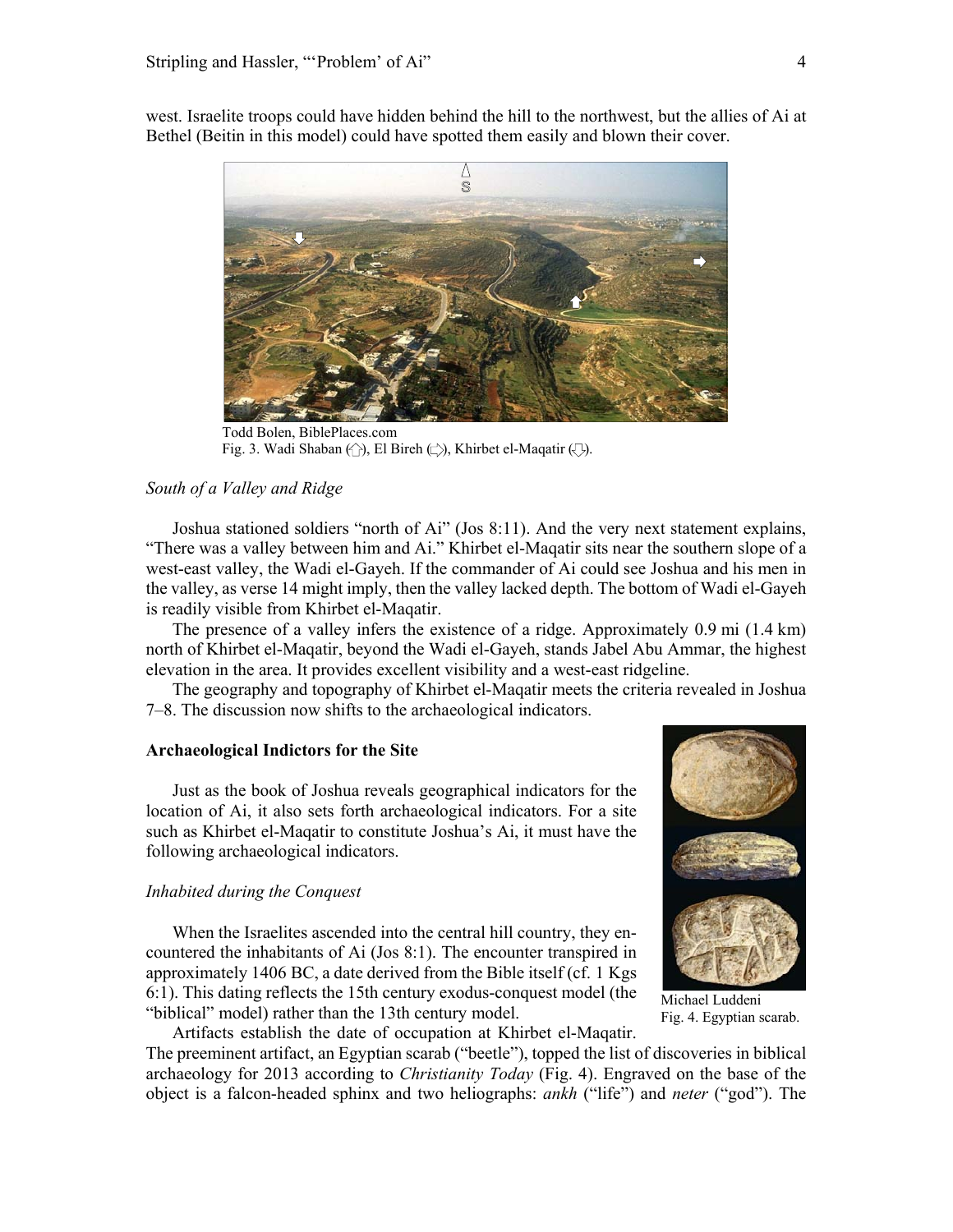

Bryant Wood Fig. 5. LB I pottery found near the scarab.

scarab sat inside the fortress, near the gate, on bedrock, in a sealed locus, beneath a concentration of ash and a Late Hellenistic and Early Roman matrix, and amidst four diagnostic and refired sherds from LB I (ca. 1485–1400 BC). Refired pottery was initially fired in a kiln, then fired again (refired), say, in a destructive conflagration. The refire turns the pottery white and rock hard. Figure 5 shows the sherds discovered in association with the scarab. In light of the preliminary research, the glyptic indicators help date the scarab to the Eighteenth Egyptian Dynasty, specifically, the reign of Amenhotep II (ca. 1455– 1418 BC).

Another scarab came to light in 2014. Its underside features Egyptian hieroglyphs surrounded by eight sets of concentric circles. The scarab was locally made in Canaan. It is typical of the time of the Hyksos ("foreign rulers" in Egypt) and the early Eighteenth Dynasty prior to the subjugation of Canaan by Thutmose III in ca. 1485 BC. This amulet likewise surfaced from within the fortress, near the

gate. It came from a contaminated locus, disturbed by looters, and dates to ca. 1668–1485 BC.

Pottery from LB I populates the site. The pottery includes storage jars, small jars, jugs, cooking pots, and pithoi ("large storage containers"). Late Bronze I sherds lay around and beneath a flagstone pavement by the gate. Fourteen seasons of excavation have not yielded any pottery that relates to the fortress after LB IB (ca. 1445–1400 BC). By all indications, 250 years passed before the site was resettled.

An infant burial jar emerged in 2009. With it came the bones of a neonate and some Bronze Age vessels, perhaps even cultic vessels. The jar rested among a few dilapidated walls. It sat

on bedrock beneath 15 in (37 cm) of earth. The mortuary custom of burying infants in jars prevailed in the Middle Bronze Age (ca. 1950–1485 BC). This factor, along with the presence of the vessels, points to a date in the Middle Bronze Age or LB I.

In 2014, a bronze figurine—a decapitated ram's head—arose from an LB I context, within a few meters of the scarabs and at the same elevation (Fig. 6). Decapitated figurines from the Late Bronze Age have also surfaced at Hazor, another site that the Israelites plundered and



Michael Luddeni Fig. 6. *Left*, Bronze ram's head; *right*, sever mark on the neck from the decapitation.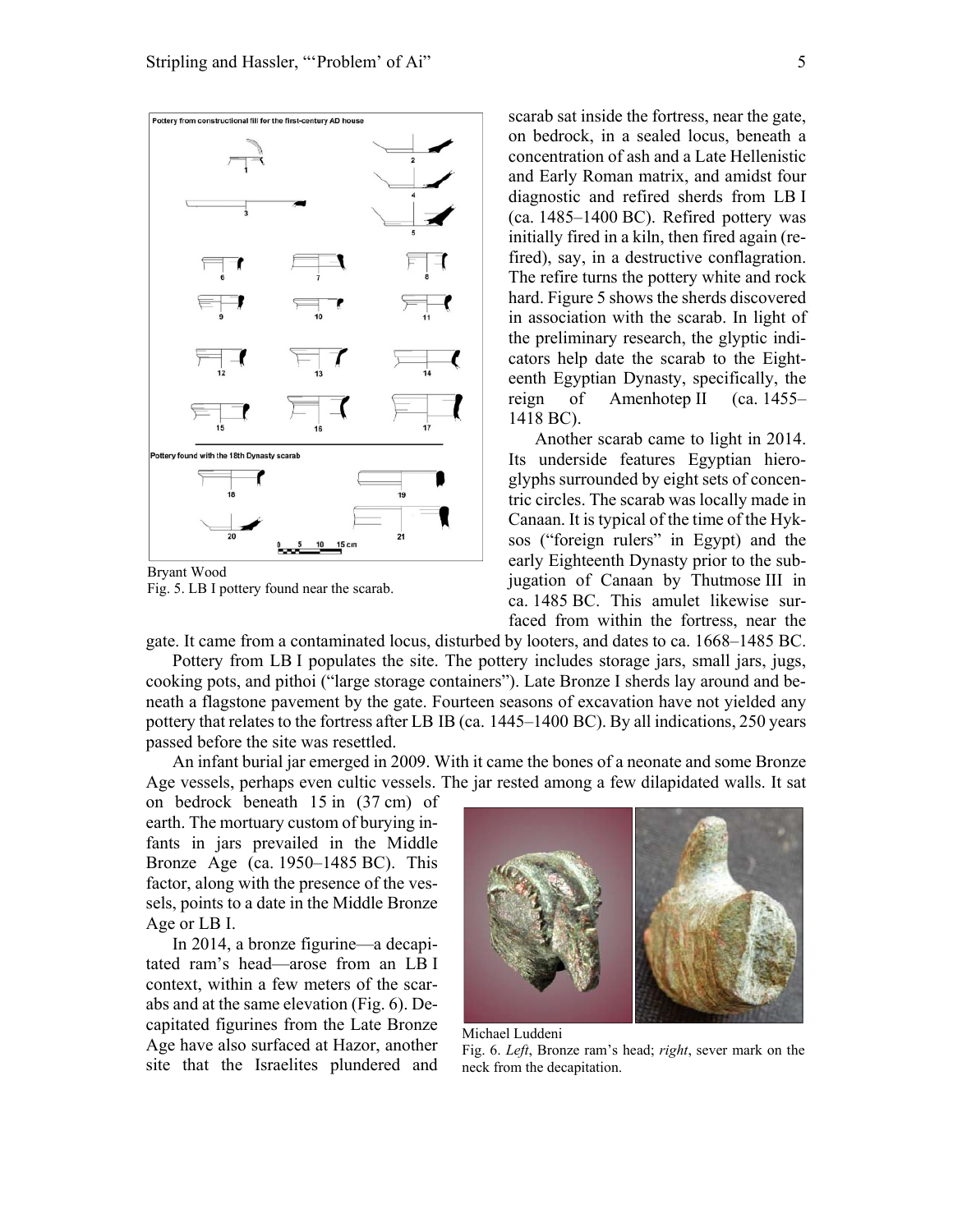burned.7 The possibility exists that the Israelites severed the ram's head during their conquest of Canaan.<sup>8</sup>

In addition to the artifacts, the architecture contributes to the dating of the site. Megaliths ("large stones") formed structures inside the fortress, both on the east and west sides of the gate. In 2016, workers began to uncover a cluster of fallen cyclopean stones—stones so enormous, the Greeks would say, that only Cyclops could have moved them. One of the stones measures a staggering  $7.2 \times 3.8 \times 2.9$  ft  $(2.2 \times 1.2 \times 0.9 \text{ m})$ . The cluster lies at what appears to be the intersection of the southern and eastern walls of the fortress. The use of megaliths and cyclopean stones characterizes construction practices in MB III (ca. 1560–1485 BC).

On the whole, the artifacts and architecture mark the initial, medial, or terminal phases of the fortress at Khirbet el-Maqatir. Based on the finds, one can conclude that the fortress underwent construction toward the end of the Middle Bronze Age, and it fell in LB IB, the time of the Israelite conquest.

#### *Protected by a Fortification System*

Israel's botched attempt to sack Ai resulted in casualties "from the gate as far as the shevarim" (Jos 7:5). When the Israelites finally prevailed, they threw the king's corpse into "the fortress gate" (8:29). A gate presumes the existence of fortified walls.

Khirbet el-Maqatir possessed a fortification system (Fig. 7). It had a gate, but only one

chamber survived the ravages of time. The gate complex was robbed in antiquity; however, a flagstone pavement and *huwwar* surface remained intact next to the southwestern chamber. The chamber did not show signs of interior benches. In the gate passageway, workers found tiled vats, evidence of reuse for industrial purposes in the late Second Temple period. Originally, the gate probably had four chambers, based on the presence of six lower socket stones—two of which were discovered in 2016 (Fig. 8). The western wall of the fortress was an impressive 13 ft (4 m) in thickness. In the rear of the fortress, diggers began to uncover what looked like a circular tower, but in 1999, excavation in that area ceased



Fig. 7. Fortress at Khirbet el-Maqatir.

<sup>7</sup> Amnon Ben-Tor, "The Sad Fate of Statues and the Mutilated Statues of Hazor," in *Confronting the Past: Archaeological and Historical Essays on Ancient Israel in Honor of William G. Dever*, ed. Seymour Gitin, J. Edward Wright, and J. P. Dessel (Winona Lake, IN: Eisenbrauns, 2006), 14.

Brian N. Peterson, "The Kh. el-Maqatir Ram's Head: Evidence of the Israelite Destruction of Ai?" *Near East Archaeological Society Bulletin* (in press).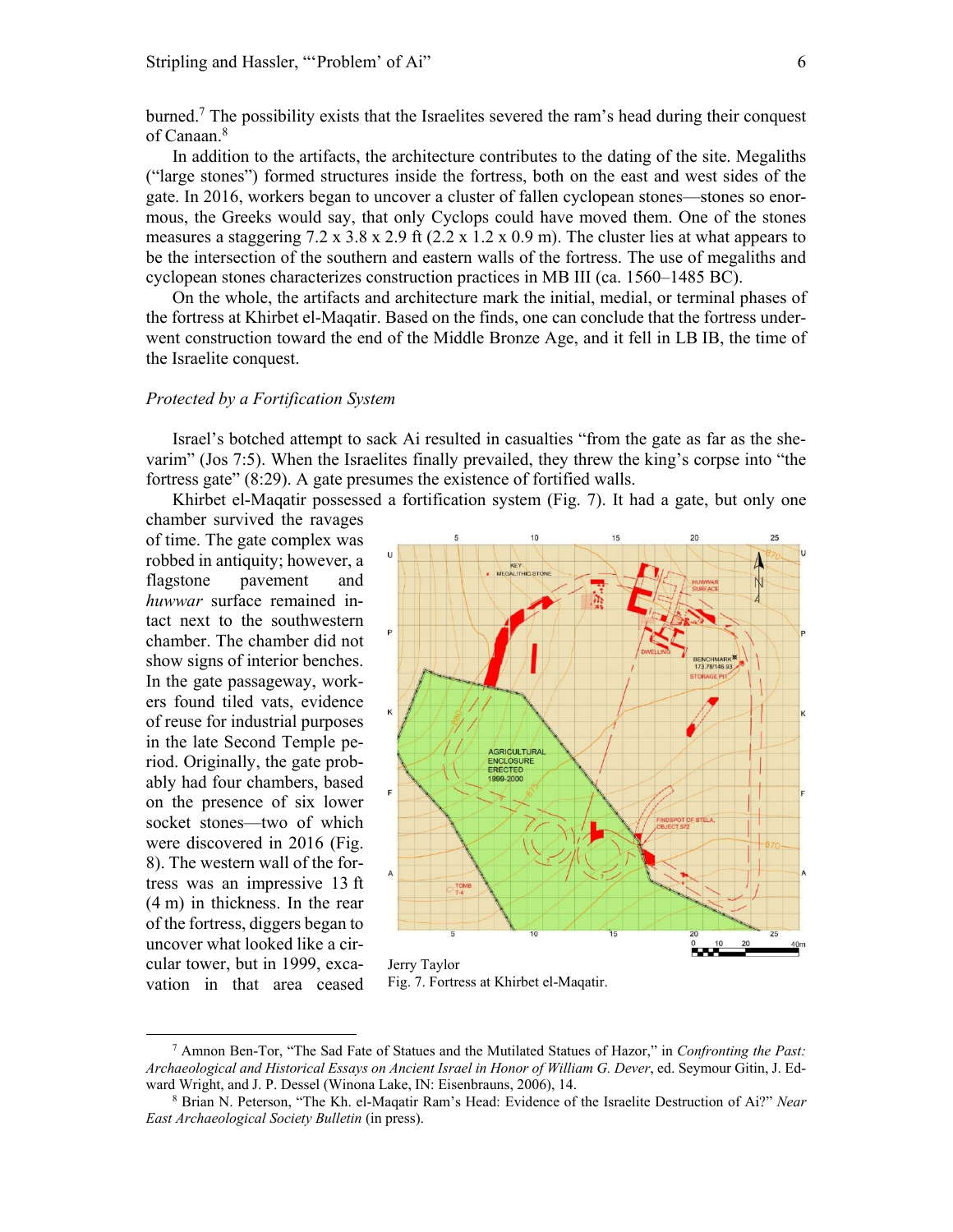

Michael Luddeni Fig. 8. One of two gate socket stones found in 2016. Bryant Wood (*left*), Mark Hassler (*center*), Scott Stripling (*right*).

because locals erected an agricultural enclosure which encompassed the southwestern portion of the fortress. In the southeast sector, cyclopean stones provided fortification, as mentioned already.

Fortification systems protected contemporaneous towns in Canaan. Beitin had a small fortress in MB II (ca. 1668–1560 BC). The walls stood 11.5 ft (3.5 m) thick and contained multiple gates. The northwestern gate chamber used paving stones repaired with *huwwar* surface.<sup>9</sup> In MB III Gezer possessed a southern gate, a large tower, and fortification walls 13 ft  $(4 \text{ m})$  thick.<sup>10</sup> At Shiloh, the MB III city wall covered 1.7 ha (4.2 acres) and stood 9.9–11.5 ft  $(3-5.5 \text{ m})$  thick.<sup>11</sup> In the eighteenth century, Jerusalem ben-

efited from the rectangular-shaped Spring Tower (56 x 53 ft; 17 x 16 m) and city walls  $6.6-$ 8.2 ft  $(2-2.5 \text{ m})$  thick.<sup>12</sup>

### *Accessed by a Northern Gate*

In anticipation of the battle, the Israelite warriors arrived "opposite [*neged*] the fortress, and camped north of Ai" (Jos 8:11). The preposition *neged* can mean "in front of." The front side of the fortress, the side of the gate, probably faced north. The gate at Khirbet el-Maqatir faced north.

## *Dwarfed by Gibeon*

Joshua portrays Gibeon as larger that Ai: "Gibeon was a metropolis, like one of the royal cities … it was larger than Ai" (10:2). Gibeon epitomized the "metropolises" of Canaan that Moses had warned about (Dt 9:1). Ai, on the other hand, lacked size and notoriety. The size of Ai failed to impress Joshua's scouts: "Do not make all the people ascend. Only two or three *elephs* of men need to ascend in order to attack Ai. Do not make all the people toil there, because they are few" (v. 3). Further, when the writer of the book of Joshua first mentions Ai, he includes multiple locators to help orient the readers ("Ai, which is near Beth Aven, east of Bethel," Jos 7:2).

The exact size of Gibeon in LB I remains unknown because the perimeter wall has not been traced. The Iron Age wall enclosed an area of approximately 6 ha (15 acres). The little fortress

<sup>9</sup> James L. Kelso, *The Excavation of Bethel (1934–1960)*, AASOR 39 (Cambridge: American Schools of Oriental Research, 1968), 13, 15.<br><sup>10</sup> William G. Dever, "Gezer," in *The New Encyclopedia of Archaeological Excavations in the Holy Land*,

ed. Ephraim Stern (New York: Simon & Schuster, 1993), 2:501.<br><sup>11</sup> Israel Finkelstein, "The History and Archaeology of Shiloh from the Middle Bronze Age II to Iron Age II,"

in *Shiloh: The Archaeology of a Biblical Site*, ed. Israel Finkelstein, SMNIA 10 (Tel Aviv: Institute of Archaeology of Tel Aviv University, 1993), 374.<br><sup>12</sup> Ronny Reich and Eli Shukron, "Jerusalem," by Eilat Mazar et al., in *NEAEHL*, 5:1801; Yigal Shiloh, "Je-

rusalem," by Benjamin Mazar et al., in *NEAEHL*, 2:701.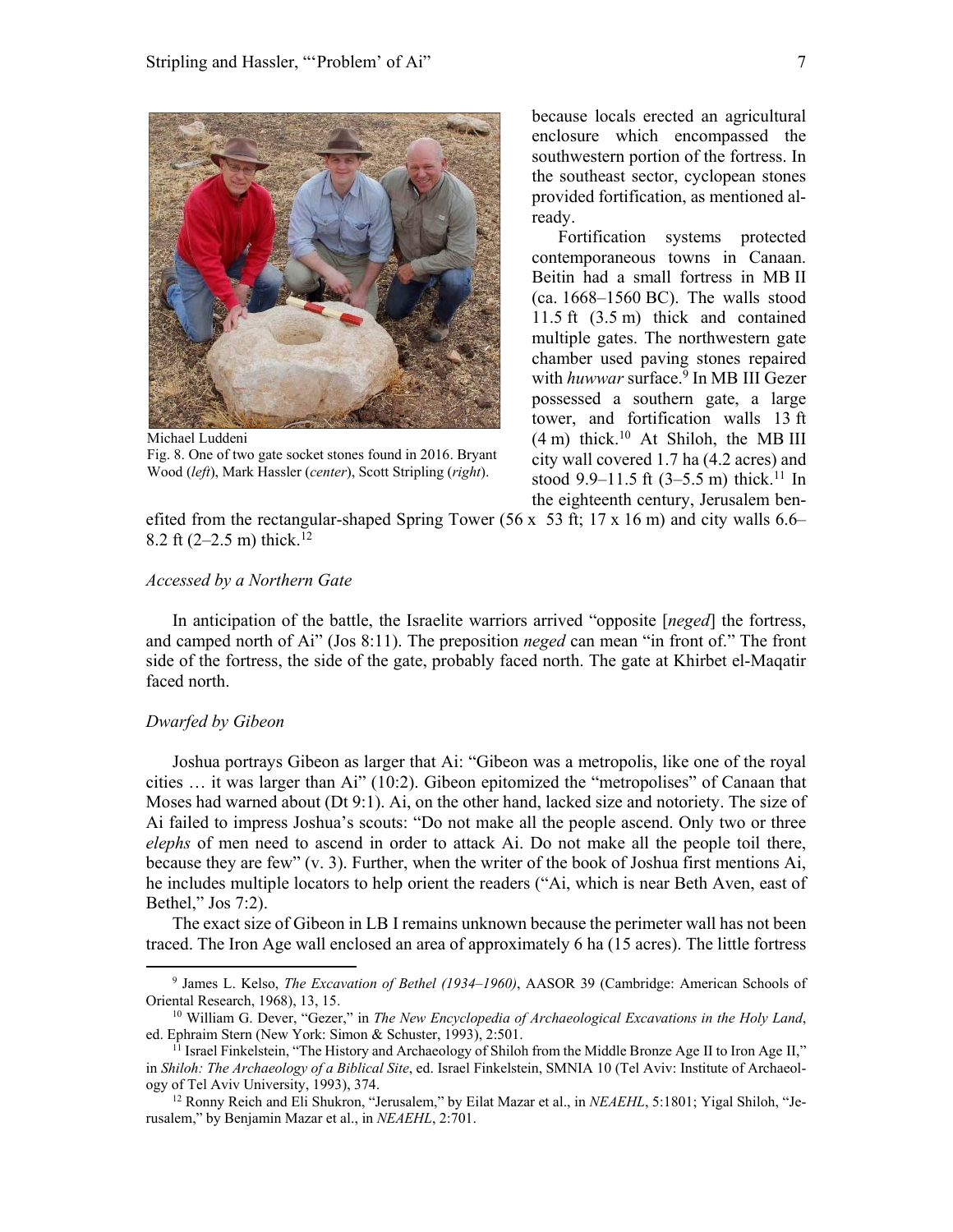of Khirbet el-Maqatir covered only about 1 ha (2.5 acres). By contrast, et-Tell encompassed a full 11 ha (27.5 acres) in approximately 2400 BC.<sup>13</sup> It tripled the size of Jericho, which covered only 3.6 ha (9 acres) including the embankment.

Joshua depicts Ai as small, whereas Moses styles Ai as a well-known landmark (Gn 12:8; 13:3). In light of the disparity, a short distance may have separated Abraham's Ai (et-Tell?) and Joshua's Ai (Khirbet el-Maqatir?). Site names could migrate short distances over time—a well-documented phenomenon.<sup>14</sup>

#### *Consumed by Fire*

Israel's ambush squad "set the fortress on fire" (Jos 8:19). Indeed, "Joshua burned Ai" (v. 28). Excavation of the fortress revealed numerous ash pockets, burned stones, calcined bedrock, and refired sherds.

#### *Desolate for a Time*

The Israelites demolished the fortress of Ai, and it remained demolished, at least until the narrator recorded the book of Joshua. The account reads, "Joshua burned Ai and made it a ruin for a duration [*'lm*], a desolation, as it remains today" (Jos 8:28). In the victory, Joshua buried the ruler of Ai under "a large pile of stones, which remains there today" (v. 29).

At Khirbet el-Maqatir, no one rebuilt the fortress after its demise. In Iron Age I and into Iron Age II, a mere 50 to 70 Israelites inhabited the site, it seems. They used the tumble from the earlier structures to build residences and installations. During the Late Hellenistic and Early Roman Eras a walled town partially overlapped the footprint of the Bronze Age fortress. From the town's northern wall protruded a massive fortification tower, the largest known tower in Israel (98 x 52 ft; 30 x 16 m). The town fell in AD 69, as the pottery and coins attest. It appears that the Romans demolished it as they advanced south toward Jerusalem. In the Byzantine Period, a monastery stood on the crest of the hill, approximately 656 ft (200 m) from the old fortress. As of 2016, modern development is overtaking the ancient ruins and threatens their preservation.

Ever since the Bronze Age fortress fell, subsequent builders have obscured its ruins by scavenging the stones for their own construction projects. On the other hand, their work protected the foundations of the fortress from additional damage.

Khirbet el-Maqatir satisfies the archaeological indicators listed above. The archaeological record shows that a small but stout fortress existed at the site from MB III to LB IB. Occupancy ceased because of a conflagration.

# **Conclusion**

The geography and archaeology of Khirbet el-Maqatir accord with the descriptions of Ai in Joshua 7–8. The identification of Khirbet el-Maqatir as the Ai of Joshua's time resolves the problems of chronology and location that ensued from Callaway's excavation at et-Tell. Forty years of excavation in the West Bank of Israel by ABR resulted in a viable solution. The solution squares with the biblical data concerning the exodus and conquest.

<sup>&</sup>lt;sup>13</sup> Joseph A. Callaway, "Ai," in *NEAEHL*, 1:39.<br><sup>14</sup> Wood, "Joshua's Ai," 206.